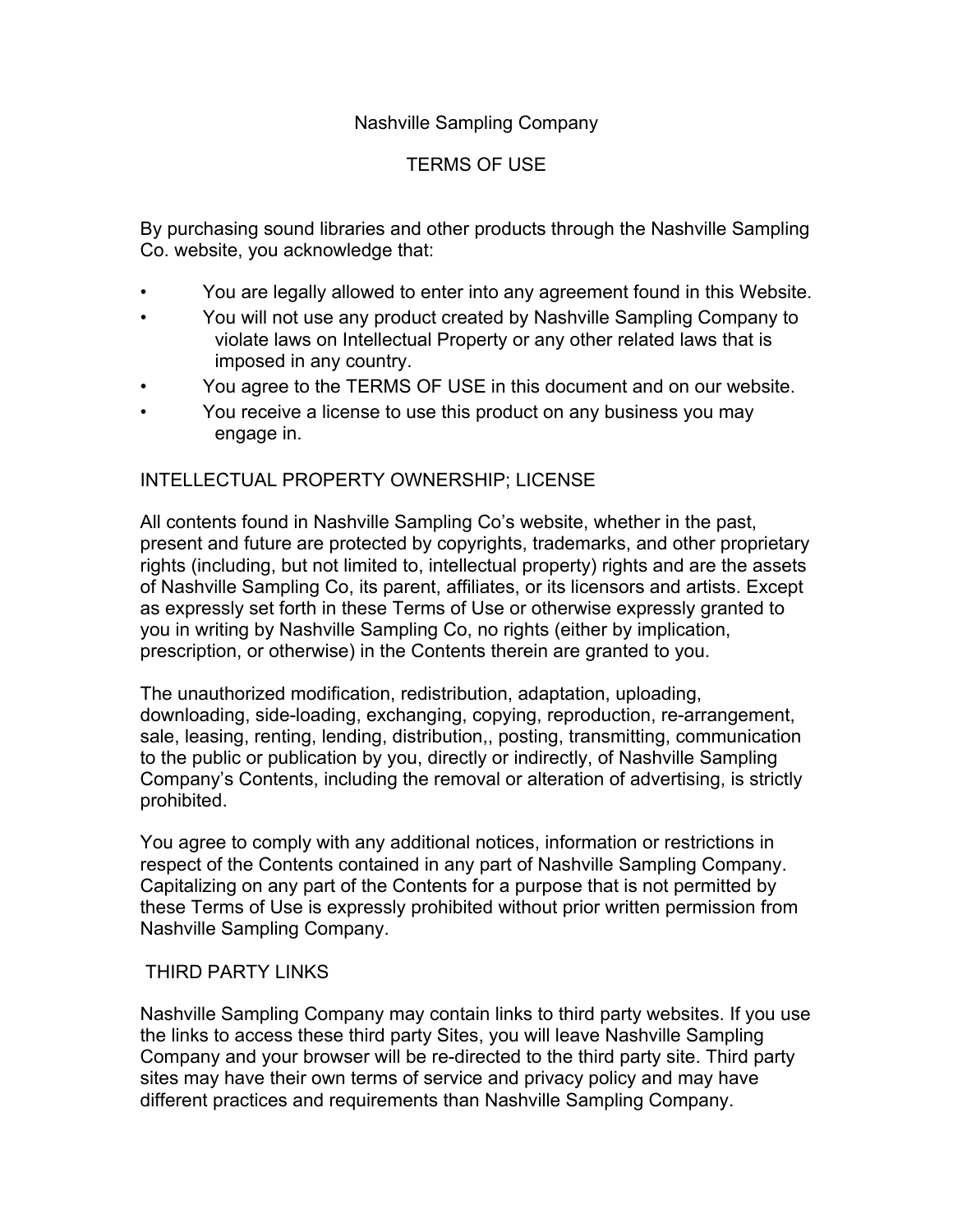Nashville Sampling Company has no knowledge of, and is not responsible for, the content, information, services, products or advertisements presented by third party sites which you use at your own risk. Nashville Sampling Co accepts no responsibility for the content or conduct of third party sites.

#### NO WARRANTY AS TO THIRD PARTY CONTENT AND INFORMATION

Nashville Sampling Company makes no representations or warranties as to the accuracy, currency, adequacy, or reliability of any Content provided by the Users and Third parties and will not be liable for any lack of the foregoing.

Nashville Sampling Company will not be held responsible or liable for any loss or damage of any sort incurred as the result of any dealings with third party sites or commercial partners or the offering of their products, services, and other contents on Nashville Sampling Company.

Descriptions of, or references to, products, services or publications within Nashville Sampling Co. do not imply endorsement of that product, service or publication.

# CONFLICTS WITH THE TERMS OF USE AND USER LICENSE AGREEMENT OF THIRD PARTY WEBSITES

Should there be a conflict between these Terms of Use and the terms of any appropriate end user license or similar agreement, the end user license or similar agreement will prevail, unless the additional conditions expressly state that these Terms of Use will prevail. In cases where there are no additional terms or conditions stated for any such registrations, services or products, these Terms of Use will prevail.

You agree to and shall defend and indemnify Nashville Sampling Company and its owners, affiliates, employees, and representatives from and against any and all allegations, losses, suits, damages, settlements, claims, actions and proceedings brought against Nashville Sampling Company (including without limitation attorneys fees and costs), costs, claims, demands in connection with this Terms of Use, including by without limitation to:

- 1. your use of Nashville Sampling Company's services and website, and the files found therein;
- 2. your violation of these Terms of Use or any law, rule or regulation;
- 3. your use of the Contents therein; or
- 4. your placement or transmission of any information uploaded by you or